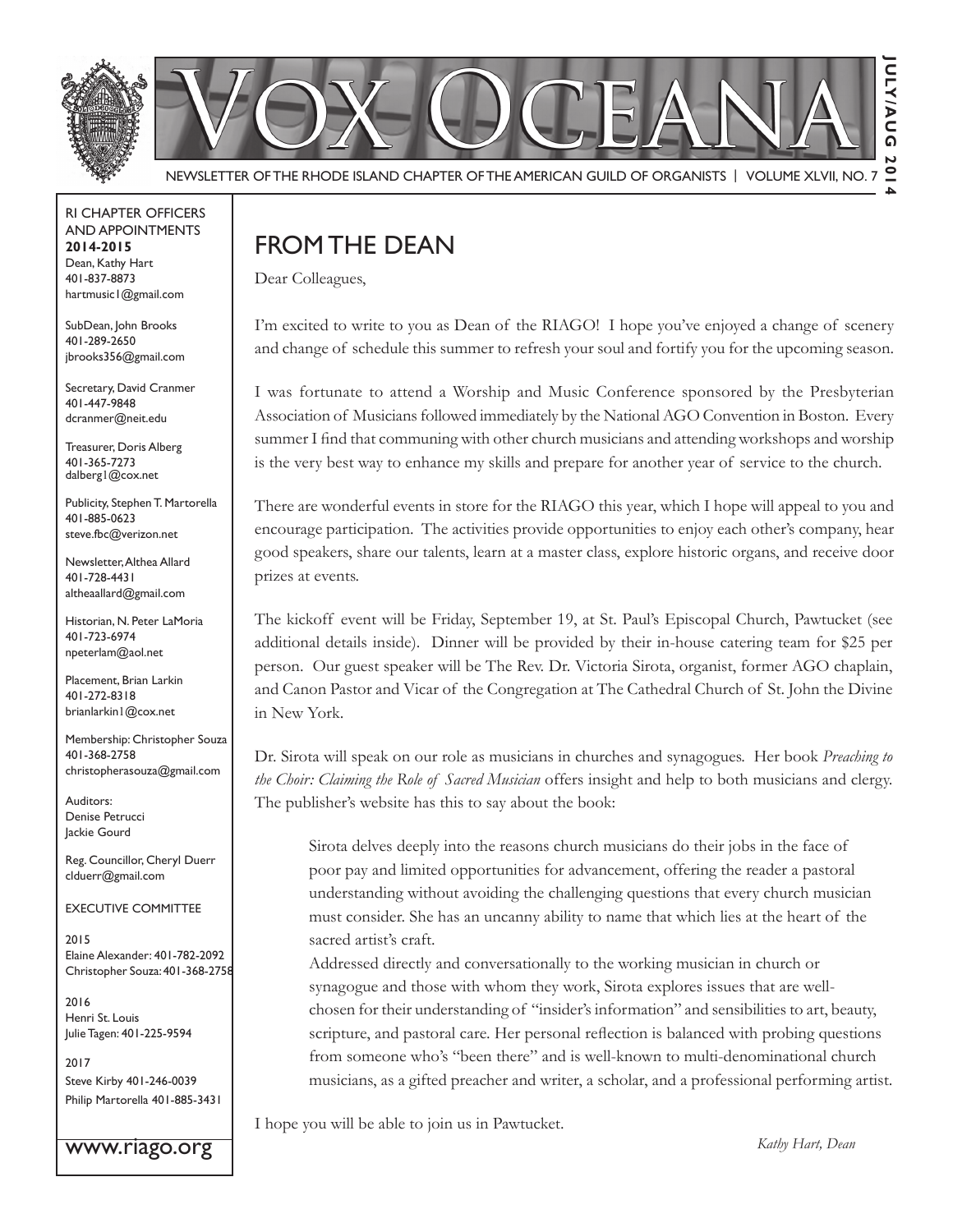# rIaGo sChedule of eVeNts

Royal School of Church Music presents the following events in the Newport area:

- **Wednesday, August 6 at 5:00 pm: Evensong, Trinity** Church, 1 Queen Anne Square, Newport
- **Thursday, August 7 at 7:30 pm:** Hymn Festival & Compline, St. Joseph's Church, Newport
- Friday, August 8 at 5:00 pm: Choral Evensong, St. George's Chapel, Middletown
- Sunday, August 10 at 10:00 am: Choral Eucharist, St. George's Chapel, Middletown **--------**
- Friday, September 19 at 7:00pm: Dinner and program at St. Paul's Church, Park Place, Pawtucket *see enclosure*).

#### **Saturday, November 8 at 10:00am:** Hymn Playing II:

Individual members accompany hymns as we sing. A time to share our creativity and inspire each other!

## Chorale aCCompaNIst op

Mystic River (CT) Chorale is seeking an accompanist for fall 2014. Artistic Director Frank Martignetti lists job requirements at http://www.choralnet.org/442909.

### PLACEMENT LISTINGS

| Contact Brian Larkin (272-8318) for more details or changes.                    |       |
|---------------------------------------------------------------------------------|-------|
| Congregational Church of Mansfield (UCC)<br>17 West Street, Mansfield, MA 02048 | 10/13 |
| Carol Sosman Ham: 508-339-4793                                                  |       |
| O/ChM Austin 2manual 16K                                                        |       |
| Trinity Lutheran Church                                                         | 4/14  |
| 100 High Street, Ashaway, RI 02804                                              |       |
| Robert Manke, 401-378-8596                                                      |       |
| O/CM 2-manual, unknown builder 9-11K                                            |       |
| Holy Trinity Episcopal                                                          | 6/14  |
| 446 Hamilton Street, Southbridge, MA 01550                                      |       |
| holytrinitysouthbridge@gmail.com                                                |       |
| Organist/ChM, Laws/ 2 man/ 21 rks 8-10K                                         |       |
| Trinity Episcopal                                                               | 6/14  |
| 139 Ocean Avenue, Pawtuxet Village, Cranston, RI 02905                          |       |
| Rev Marsue Harris, trinitypaw@gma                                               |       |

Organist/ChM, 15,600

#### **SUBMISSIONS**

DEADLINE: 20th of each month. SUBMISSIONS: Send Word or Text files to altheaallard@gmail.com or to Althea Allard, 166 Suffolk Ave., Pawtucket, RI 02861. ADVERTISING: Word doc, PDF (print ready), JPG (high resolution), or TIFF. All files should be grayscale at 300 dpi resolution. Email to altheaallard@gmail.com

# suBstItute lIstINGs

*Contact Brian Larkin (272-8318) with changes.*

AVAILABLE SUNDAYS & WEEKDAYS

Allard, Althea: 401-728-4431 Casteel, Eden: 401-932-5589 Clarke, Margaret: 401-726-4128 (all) Funk, Richard: 401-272-0693 (all) Goncharova, Natalya: 401-334-9157 Gourd, Jacqueline: 401-828-4057 (all, no weddings) Johnson, Winfred: 401-847-8548 (interim) Jones, Philip:508-427-0081 Kohl, Karen: 401-787-2695 (please inquire) Lee, Saeah: 781-664-3958 Madubata, Chiduzie: 301-919-9632 (please inquire) Morgan, James: 401-737-5398 (all) Norton-Jackson, Diana: 401-783-0402 (no weddings, \$150 min) Phelps, Howard: 508-224-8475 (please inquire) Scheibert, Beverly Jerold: 508-339-0579 (all, weddings/funerals) Tagen, Julia L.: 401-885-7438 (all, weddings/funerals/interim) Taylor, Terry: 401-253-9030 Vecchio, Gina: 401-954-2163 Vinson, Duncan: 401-932-8191 (July&Aug for Sun./weddings etc.) Westhaver, Verna: 401-683-2636 (substitute/interim) Wiant, William: 401-683-3178 (all, weddings/funerals) Wilson, Lawrence: 860-857-5493 (please inquire)

#### AVAILABLE WEEKDAYS ONLY

Black, John: 401-245-2356 (all, available Saturdays & weekdays) Brown, Ronald: 508-222-0824 (funerals only) Cienniwa, Paul: 617-466-9042 (\$150 min, no Sun. a.m.) Conboy, Lois: 401-658-3838 (please inquire) Hart, Kathy: 401-837-8873 (funerals) Larkin, Brian: 401-272-8318 (weddings/memorials/funerals/consultant) Markham, Susan: 401-821-6786 (no Sun. a.m.) Martorella, Philip: 401-885-3431 (no Sun. a.m.) Nicholson, Nancy: 401-521-9097 (all) Nolan, Robert: 401-884-7172 (available to provide all needs) Sobaje, Martha: 401-626-0099 (weddings, funerals) Valentine, Bro. Enoch J: 401-440-4784 (all, weddings/funerals)

# are you all paId up?

Please be sure to pay your AGO dues ASAP (if you haven't already) so we can include you in the directory which will be distributed in September. Make sure your personal info is correct in the system! If you have questions about dues, please contact Christopher Souza.

## memBer matters

Directory change: **John A. Cook** has a new address: 1 Meadow Street, Apt.314, Berlin, MD 21811

adVertIsING rates

 $1/4$ -page ad (3.5"W x 5"H): \$18 -or-  $1/8$ -page ad (3.5"W x 2.5"H): \$10 Flyers you provide (for RIAGO members): \$10. Make checks out to RIAGO and mail to Althea Allard by the 20th.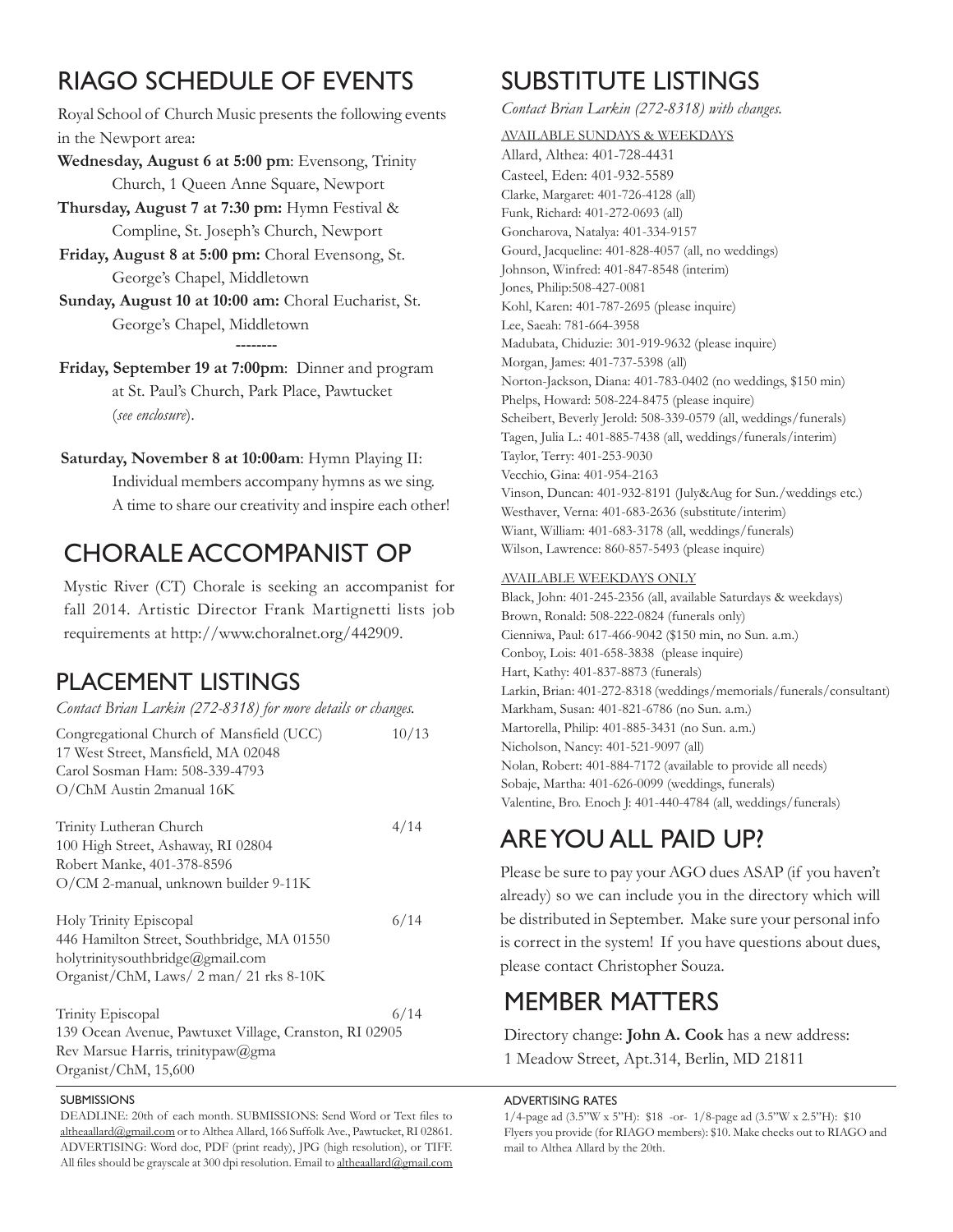

## **RIAGO 2014-15 Opening Event**

Friday, September 19, 2014

Dinner and Program 7:00 pm St. Paul's Episcopal Church 50 Park Place Pawtucket, RI

## **Catered dinner, \$25**

## Program: The Rev. Dr. Victoria Sirota

Organist, former AGO Chaplain and Vicar at St. John the Divine, NYC

Speaking on

### *Preaching to the Choir: Claiming the Role of Sacred Musician*



The Chapter will underwrite a portion of the cost of Dr. Sirota's book for the first 20 people who reserve a copy for \$11. (Retail price \$16)

**Door prizes and dessert afterward** 

*Send\*your\*check\*for\*\$25 payable\*to\*RIAGO to* Kathy Hart, 11 Aldine St, Providence, RI 02909 *(And indicate if you'd like to reserve a copy of Dr. Sirota's book.)*